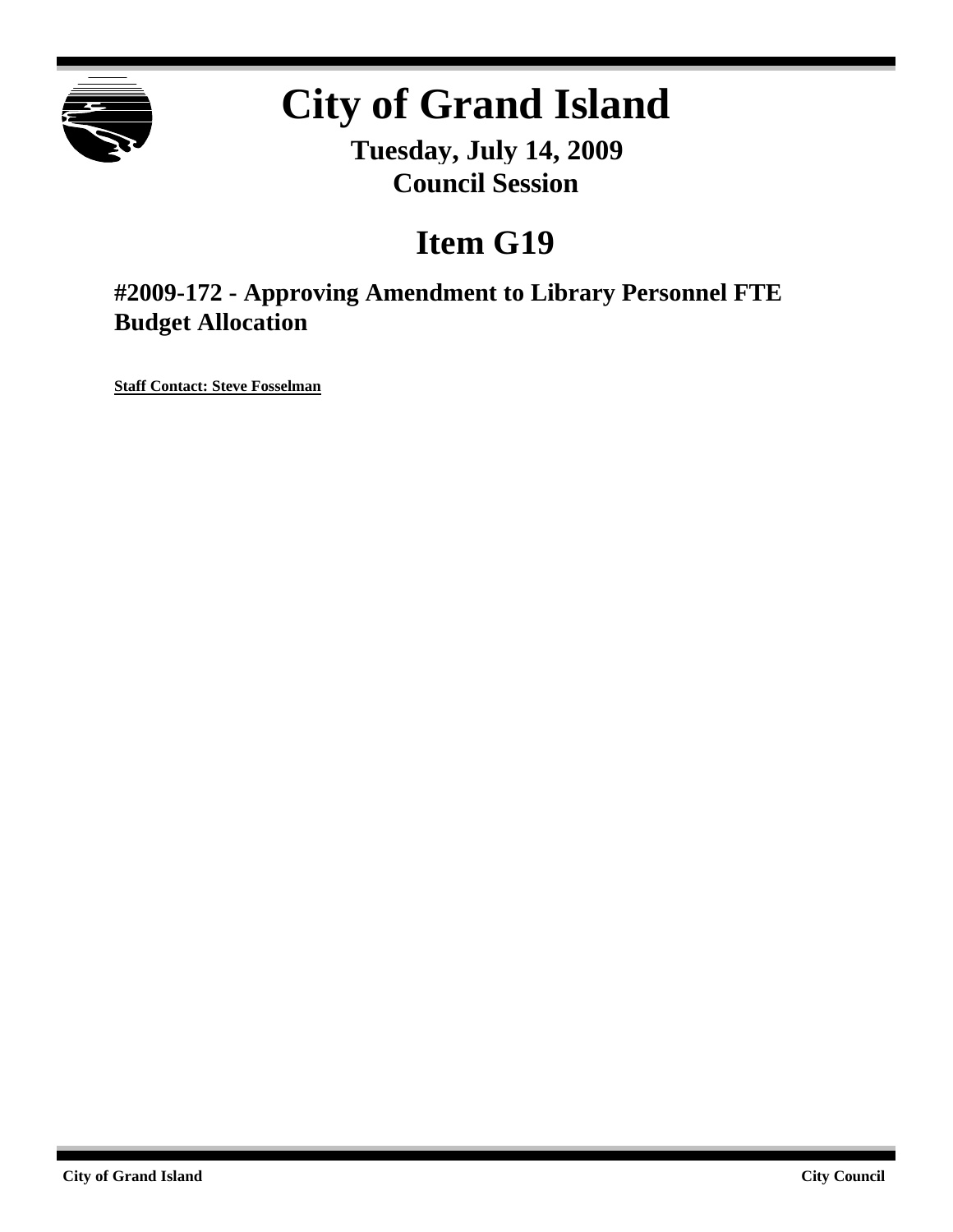# **Council Agenda Memo**

| From:           | <b>Steve Fosselman, Library Director</b>                                 |  |
|-----------------|--------------------------------------------------------------------------|--|
| <b>Meeting:</b> | July 14, 2009                                                            |  |
| Subject:        | Approving Amendment to Library Personnel FTE<br><b>Budget Allocation</b> |  |
| Item $\#$ 's:   | $G-19$                                                                   |  |
| $Presenter(s):$ | Steve Fosselman, Library Director                                        |  |

#### **Background**

Upon the resignation of an employee in the Library Assistant II classification this spring, the Grand Island Public Library has undertaken a review of the best means to fill this opening. The library has concluded that due to internal operational changes underway to help handle significant increases in general use of the library, filling this full-time opening with lower-pay-level part-time employees will be more cost-effective and better suits our service needs at this time. This change doesn't increase the library's total FTE's, but involves slight changes to classification allocations within the library's FTE budget. Since the city Human Resources Department derives its authority in advertising positions from the City Council-approved budget which includes specific allocations for library personnel classifications, an amendment to the Library Personnel FTE Budget Allocation is necessary.

#### **Discussion**

Rather than hire 1.0 FTE Library Assistant II employee, the Library would be hiring .60 FTE Library Assistant I (24 hours/week) and .40 FTE Library Page (16 hours/week). This changes the Library Personnel FTE Budget Allocation as follows:

| <b>Personnel Classification</b> | Budgeted    | Revised     | Net Change  |
|---------------------------------|-------------|-------------|-------------|
| Library Assistant I & $II$      | 14.7595 FTE | 14.3595 FTE | - .40 FTE   |
| Library Page                    | 2.2135 FTE  | 2.6135 FTE  | $+ .40$ FTE |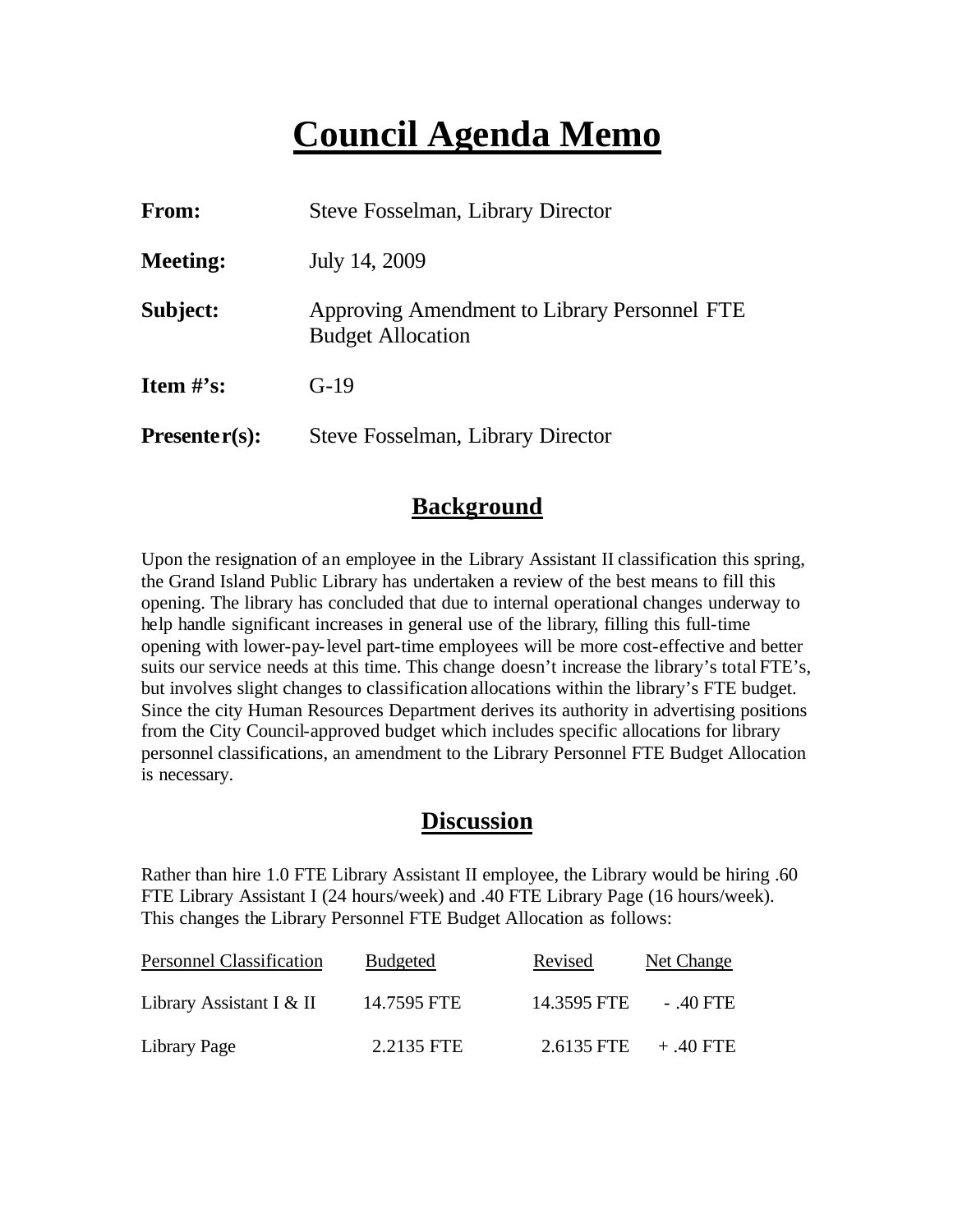## **Alternatives**

It appears that the Council has the following alternatives concerning the issue at hand. The Council may:

- 1. Move to approve
- 2. Refer the issue to a Committee<br>3. Postpone the issue to future date
- Postpone the issue to future date
- 4. Take no action on the issue

## **Recommendation**

City Administration recommends that the Council approve this amendment to the Library Personnel FTE Budget Allocation.

### **Sample Motion**

Move to approve this amendment to the Library Personnel FTE Budget Allocation.